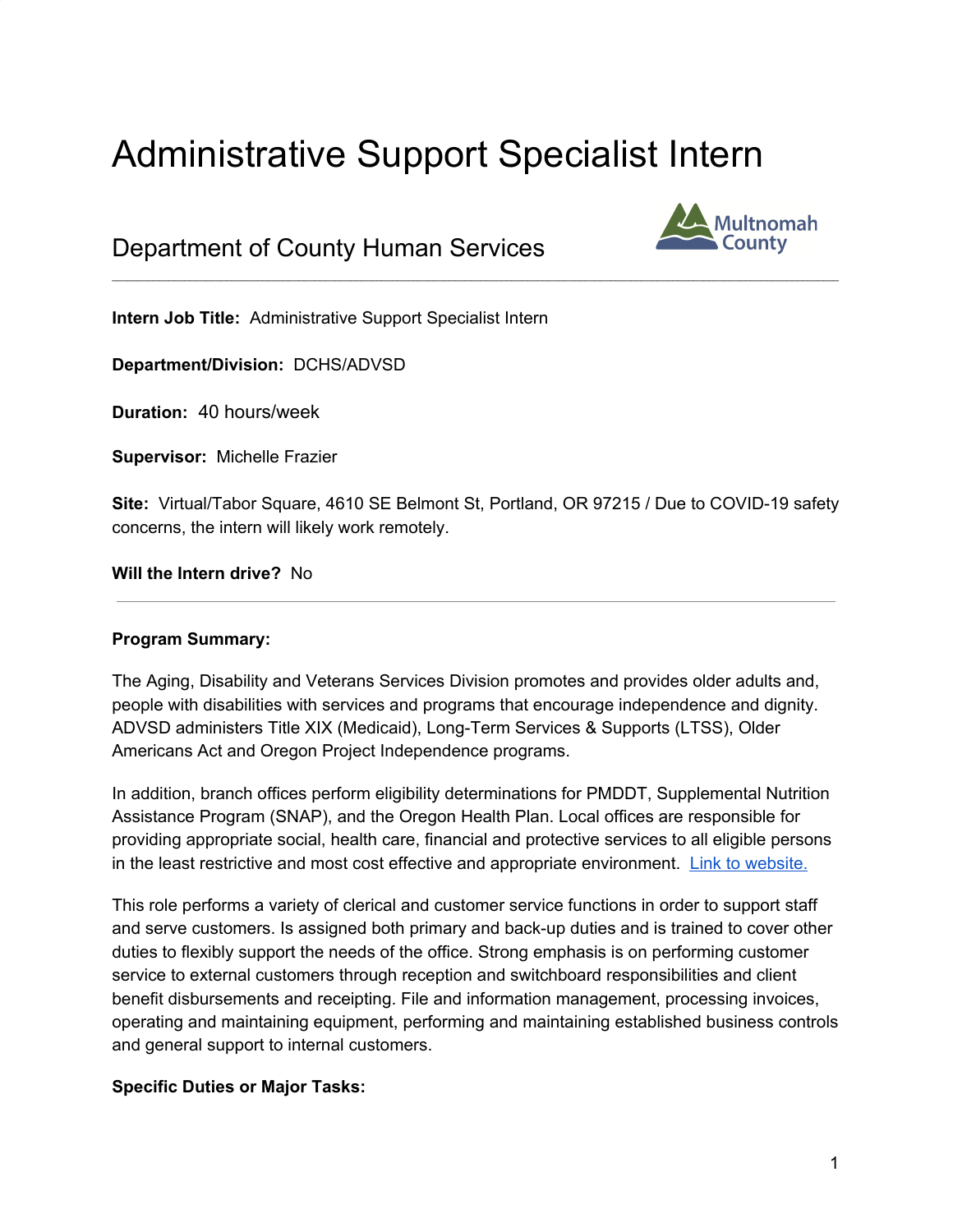- **Customer Service:** Follow federal, state and local rules, policies and guidelines in providing support to both internal and external customers. Greet customers and gather information to direct callers/visitors to appropriate staff. Independently handle general customer, client and provider inquiries.
- **File & Information Management:** File, transfer and archive case files and documents. Respond to requests for files. Maintain forms, brochures, and client announcements/postings/notifications. Maintain rosters and databases; develop spreadsheets and/or reports as requested. Process mail, faxes and electronic requests and referrals.
- **Financial:** In accordance with federal, state and local rules, standards and guidelines: Receive, receipt, record and deposit client payments. Process payments to providers and clients. Inventory and order office supplies. Order, maintain and issue negotiables. Initiate telecommunications, information technology and facilities repairs and orders. Process payroll. Serve as Notary Public. Complete lost check affidavits, forgery packets and audits as assigned.
- **Business Controls and General Support:** Process Homecare Worker and/or Relative Adult Foster Home applications in accordance with federal, state and local rules, standards and guidelines. Monitor and ensure that equipment is maintained in proper working order e.g. cars, EBT machine, and general office equipment. Process requests for hearings. Order and maintain brochures and forms. Keep work areas and interview rooms stocked with supplies. Provides support to management, workgroups and general staff.
- **Workload and Self-Management:** Makes the best use of available time and resources to effectively manage tasks and meet productivity expectations. Perform job duties independently and participate in teams. Practice effective self-management of workload and stress.
- **Skill Development and Professionalism:** Provide consultation to co-workers of any classification and to staff of partner programs/agencies. Keep current on all policies and procedures for the programs administered.
- **Diversity, Equity & Inclusion:** Promote a culture of respect, inclusiveness, and appreciation of diverse perspectives, backgrounds, and values. Link to [Equity](https://multco.us/diversity-equity/equity-and-empowerment-lens) and [empowerment](https://multco.us/diversity-equity/equity-and-empowerment-lens) lens.
- Be responsible for ethical practices at all times. Observe client confidentiality per program, agency and HIPAA rules.
- Other duties as assigned

**Qualifications (knowledge, skills abilities needed for the job)**: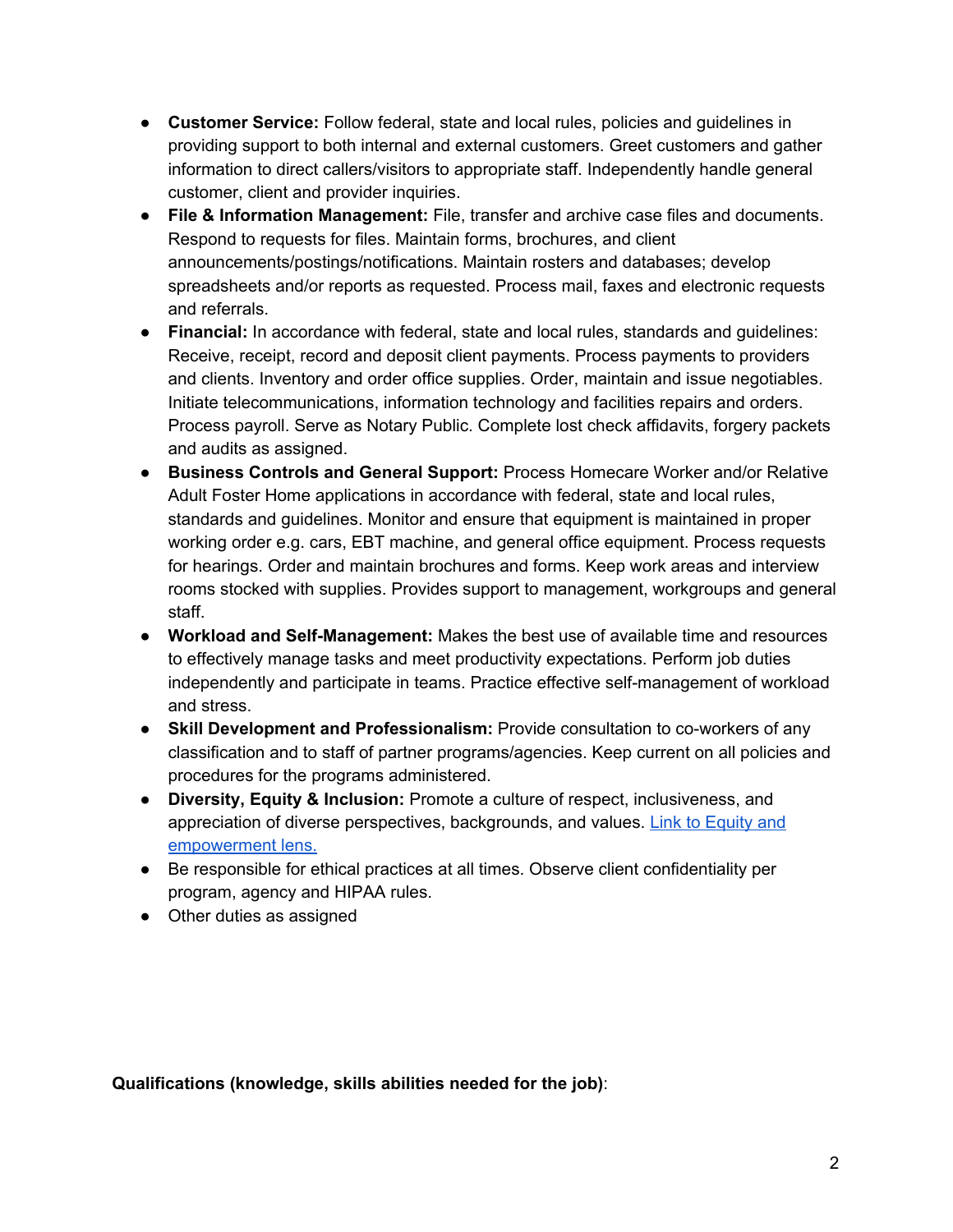## *Required*

- Familiarity with MS Windows, PC environment, MS Word, Excel & Google products
- Effective writing and communication skills
- Respect for and ability to work with diverse individuals
- Ability to self-manage and perform directed tasks with independence

#### *Useful*

- Familiarity with professional office environment
- Interest in a career in health care or social work

## **Working Conditions of the Job:**

This is an office position in a majority sedentary setting.

Other conditions include:

● Problem-solving: Problems are typically recurring and routine and are solved using established practices, policies, procedures and instructions with little or no option to various procedures or processes.

● Specialized communication skills: Communicate sensitive and/or confidential information (Such as HIPAA, PHI, PII, collective bargaining, etc.). Contact includes frequent communication both internally and externally.

● Management of stressful situations: Contact with people in highly stressful or emotional situations.

● Balancing, reaching, overhead, Bending, Climbing stairs, Crawling, crouching, pulling, pushing, Eye/hand coordination, Hearing/listening, Kneeling/squatting, Lifting 10-30 pounds, Manual dexterity

#### **Time/Schedule Requirements:**

A weekly Monday – Friday schedule with some flexibility, if needed

#### **Qualifications:**

- 1. High School Diploma or equivalent
- 2. Ability to use a computer (MS Word, Excel, Database), working knowledge of email. A county-issued computer will be supplied.
- 3. Strong organizational and communication skills and ability to multitask and work in a fast paced, time-sensitive environment
- 4. Dependable and reliable